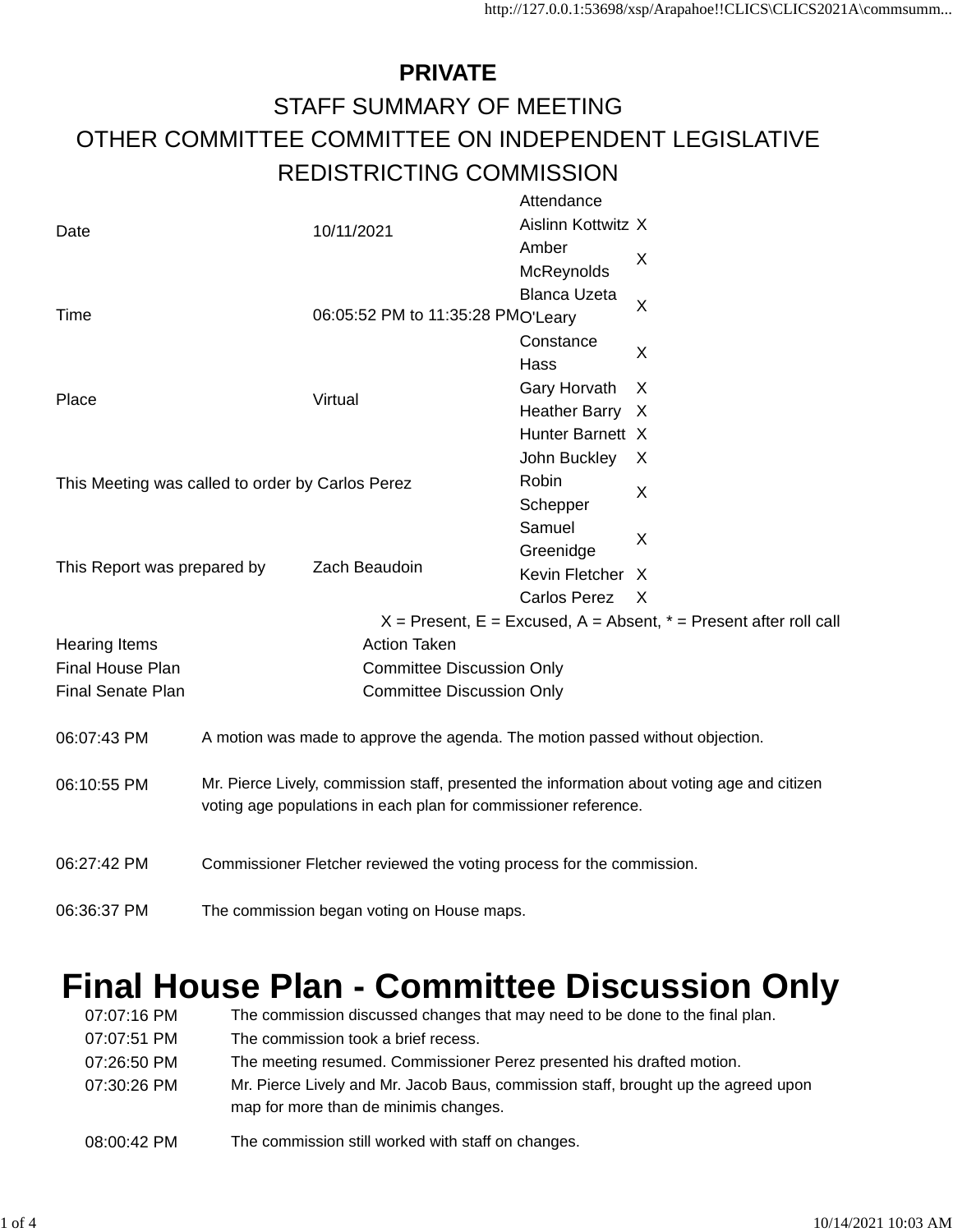08:38:50 PM The commission continued working on the map.

09:12:16 PM The commission took a brief recess.

09:27:02 PM Commissioner Perez requested that nonpartisan staff draft an amendment to plan HA.013.Barry to: Make nominal adjustments to proposed plan ID HA.013 as shown in map ESRI "HA.015" that are beyond the scope of Policy #5 on de minimis adjustments.

| 09:34:57 PM | Motion         | amendment.          |  | To waive the 72 hour rule for HA.015 and this waiver only applies to this |  |
|-------------|----------------|---------------------|--|---------------------------------------------------------------------------|--|
|             | Moved          | <b>Carlos Perez</b> |  |                                                                           |  |
|             | Seconded       |                     |  |                                                                           |  |
|             | Aislinn        |                     |  |                                                                           |  |
|             | Kottwitz       |                     |  |                                                                           |  |
|             | Amber          |                     |  |                                                                           |  |
|             | McReynolds     |                     |  |                                                                           |  |
|             | <b>Blanca</b>  |                     |  |                                                                           |  |
|             | Uzeta          |                     |  |                                                                           |  |
|             | O'Leary        |                     |  |                                                                           |  |
|             | Constance      |                     |  |                                                                           |  |
|             | Hass           |                     |  |                                                                           |  |
|             | Gary           |                     |  |                                                                           |  |
|             | Horvath        |                     |  |                                                                           |  |
|             | Heather        |                     |  |                                                                           |  |
|             | <b>Barry</b>   |                     |  |                                                                           |  |
|             | Hunter         |                     |  |                                                                           |  |
|             | <b>Barnett</b> |                     |  |                                                                           |  |
|             | John           |                     |  |                                                                           |  |
|             | <b>Buckley</b> |                     |  |                                                                           |  |
|             | Robin          |                     |  |                                                                           |  |
|             | Schepper       |                     |  |                                                                           |  |
|             | Samuel         |                     |  |                                                                           |  |
|             | Greenidge      |                     |  |                                                                           |  |
|             | Kevin          |                     |  |                                                                           |  |
|             | Fletcher       |                     |  |                                                                           |  |
|             | Carlos         |                     |  |                                                                           |  |
|             | Perez          |                     |  |                                                                           |  |
|             |                |                     |  | YES: 0 NO: 0 EXC: 0 ABS: 0 FINAL ACTION: Pass Without Objection           |  |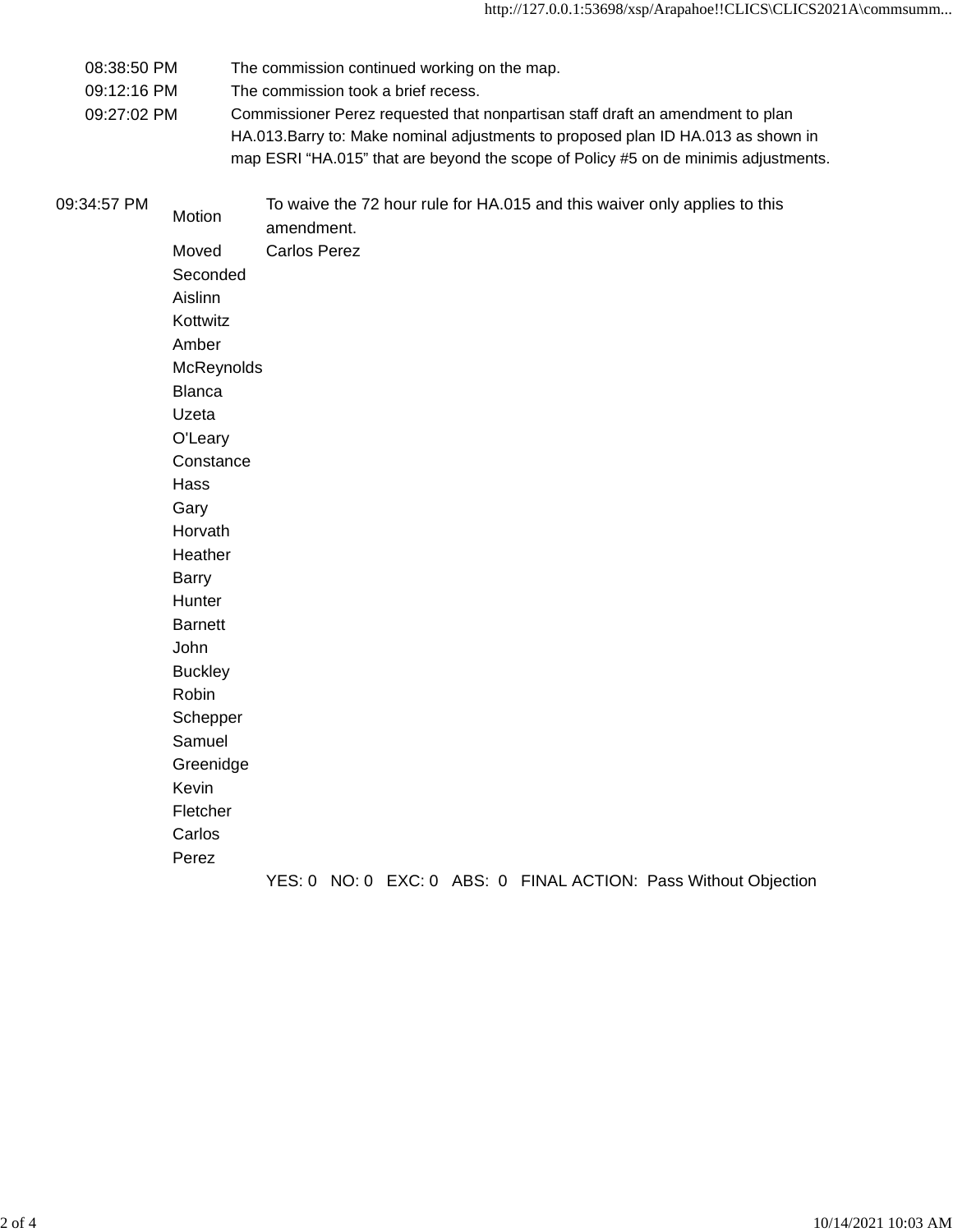09:39:35 PM Motion To approve HA.015 as the Final Map to move forward.

Moved Carlos Perez Seconded Aislinn Kottwitz Amber McReynolds Blanca Uzeta O'Leary **Constance** Hass Gary Horvath Heather Barry Hunter Barnett John Buckley Robin Schepper Samuel Greenidge Kevin Fletcher Carlos Perez YES: 0 NO: 0 EXC: 0 ABS: 0 FINAL ACTION: Pass Without Objection